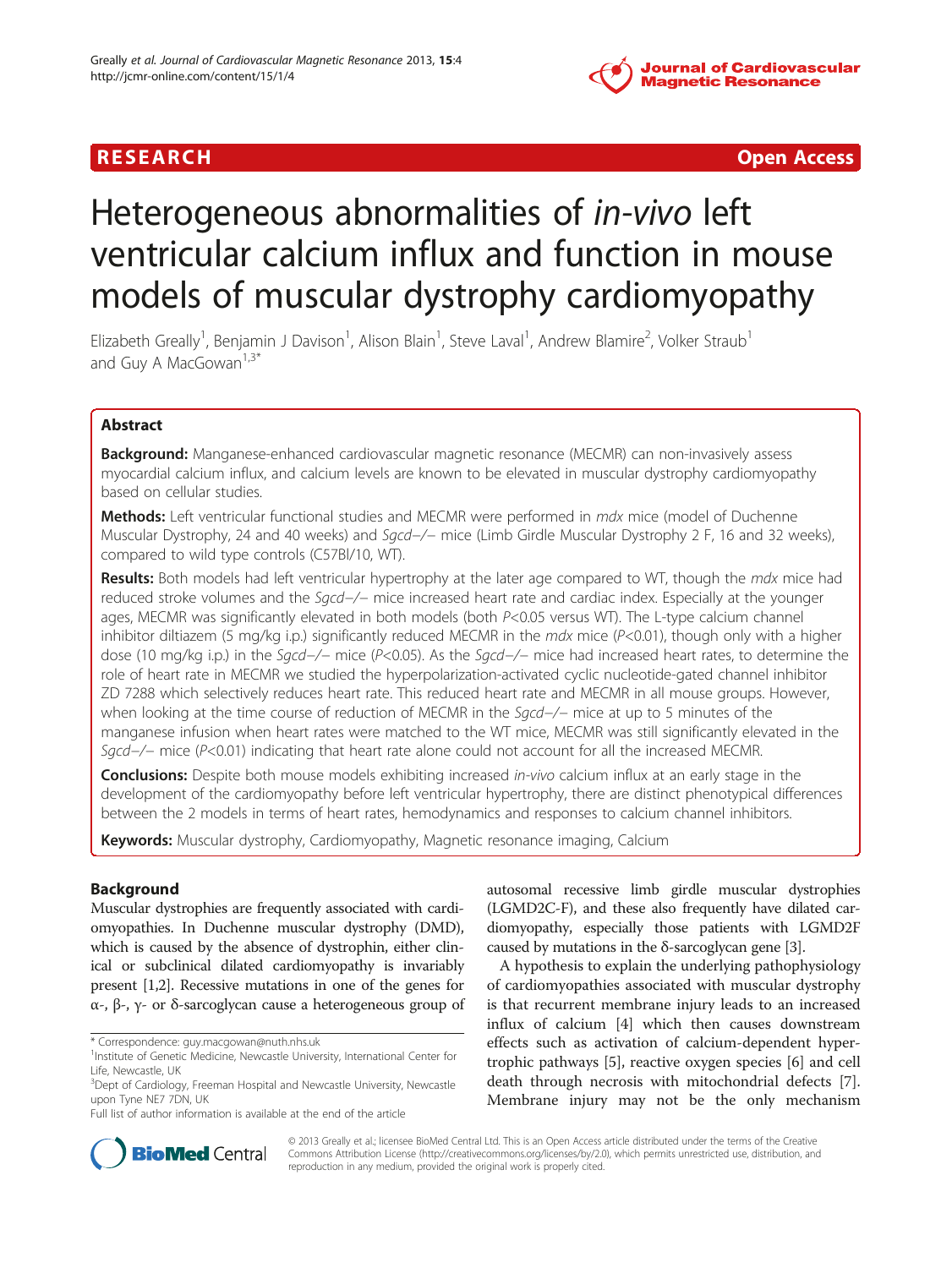whereby calcium enters cardiomyocytes. Cohn et al. [8] have shown that the L-type calcium channel antagonist verapamil restores left ventricular function in Sgcd−/− mice, though has no effects in mdx mice. Whereas this was explained at that time on the basis of effects on coronary vasculature, subsequent studies have suggested that this was a direct cardiomyocyte effect [7,9]. That there are differences between the Sgcd−/− and mdx mice has also recently been highlighted by a study showing marked hemodynamic differences in response to β-blockers [10].

Manganese-enhanced cardiovascular magnetic resonance (MECMR) uses 2 properties of the manganese ion to allow in-vivo assessment of calcium influx [11]. Manganese enters cardiomyocytes through calcium channels, and is also a  $T_1$  contrast agent with CMR. Thus, increased calcium influx with dobutamine increases contrast-enhancement, and decreased influx with the calcium channel blocker diltiazem reduces contrast. We used MECMR to test the hypothesis that in-vivo calcium influx in muscular dystrophy cardiomyopathy mice is increased at an early stage in the development of the cardiomyopathy and so is an important factor in disease progression. To test this hypothesis we studied in-vivo left ventricular function, and MECMR in Sgcd-/- and mdx mice, determining the roles of ageing, L-type calcium channel inhibition and heart rate in the altered manganese contrast enhancement pattern of these models.

# Methods

Animals: Two separate age groups of male mice were used in this study. C57BL/10ScSnOlaHsd (wild type, WT, Harlan Laboratories, Indianapolis, USA) and mdx mice (C57BL/10ScSn-mdx/J, Jackson, Maine USA) were scanned at ages 24 and 40 weeks, and Sgcd-/− mice were scanned at 16 and 32 weeks (on C57Bl/6 background, a kind gift from Dr Kevin Campbell, University of Iowa). These ages were chosen based on previous data reflecting the earlier development of the cardiomyopathy in the Sgcd−/− compared to the mdx mice [12,13]. Numbers of mice in the various experiments are detailed in the table and figure legends. The investigation conforms with Directive 2010/63/EU of the European Parliament and was performed under the terms of the Animals (Scientific Procedures) Act 1986, authorized by the Home Secretary, Home Office UK. The Sgcd−/− mice were compared with the 8 week older C57/BL10 mice as controls, as preliminary data showed no differences in any measure of left ventricular function or manganese uptake between 16 and 24 week old C57/ BL10 mice (data not shown).

#### CMR

Mice were anaesthetized using 5% isofluorane and anaesthesia maintained at 1.5% in oxygen with a flow rate of 0.5 L/min. The tail-vein was cannulated and mice placed on a MR compatible sled with surface ECG electrodes on the chest wall, respiration pillow and cutaneous temperature probe (Dazai Research Instruments, MICe, Toronto, Canada). This was connected to MR compatible monitoring equipment (SA Instruments Inc., Stony Brook, NY 11790). Mice on the sled were then placed on a bed holding the nose cone for anaesthesia delivery and then all of this slid into a 39 mm diameter quadrature birdcage volume coil (Rapid Biomedical GmbH). Images were acquired on a 7 Tesla horizontal bore microimaging system equipped with a 12-cm microimaging gradient insert (maximum gradient 40 gauss/cm) (Varian Inc., Palo Alto, CA, USA). Following power calibration and global shimming a series of four pilot transverse images were acquired over the heart. Single slice coronal and sagittal images were then obtained in order to view the apex and mitral valve planes. These images were used to plan for the true short axis plane [14]. To measure left ventricular function, contiguous short axis slices were acquired to cover the entire left ventricle using a spoiled gradient-echo cine sequence (TR=5 ms, TE=1.42 ms, flip angle 15°, FOV 30×30 mm, data matrix 128×128, 1 mm slice thickness, max. of 10 slices depending on heart size, 4 averages). Images were ECG triggered to the R wave with a cine delay of 15 ms and typically 30 phases were acquired distributed through the cardiac cycle (depending on HR). Images were zero-filled to a matrix size of 256×256. Scans were converted to matfiles (using a matlab script kindly provided by Dr Johannes Riegler, University College London, UK) and analysed using the freely available analysis software Segment v1.8 (http://segment.heiberg.se) [15] to measure left ventricular mass and the LV functional parameters – end-systolic and end-diastolic volumes, stroke volume, ejection fraction and cardiac output.

#### Manganese enhanced CMR (MECMR)

For the manganese contrast enhancement, 60 mM manganese chloride (Sigma-Aldrich 244589) was given by intravenous infusion through the tail vein cannula at a flow-rate of 0.6 ml/hour, flow time adjusted according to weight to give a total dose of 190 nmol/g body weight. For a 30 g mouse, this would result in a 9.5 minute infusion. Gradient echo short axis images at the level of the papillary muscles  $(T_1$  weighted parameters: TR=35 ms, TE=3.5 ms, flip angle  $60^{\circ}$ , FOV 30 mm  $\times$  30 mm, data matrix  $128 \times 128$ , 1 mm slice thickness, 6 averages) were taken. Four baseline images were acquired in order to average any variations due to changes in TR as a result of fluctuations in heart rate and then at 5 minute intervals for 50 minutes during and after manganese infusion. A relative increase in  $T_1$  weighted contrast indicates increased manganese uptake (Figure 1). Images acquired from each timepoint were extracted using a Python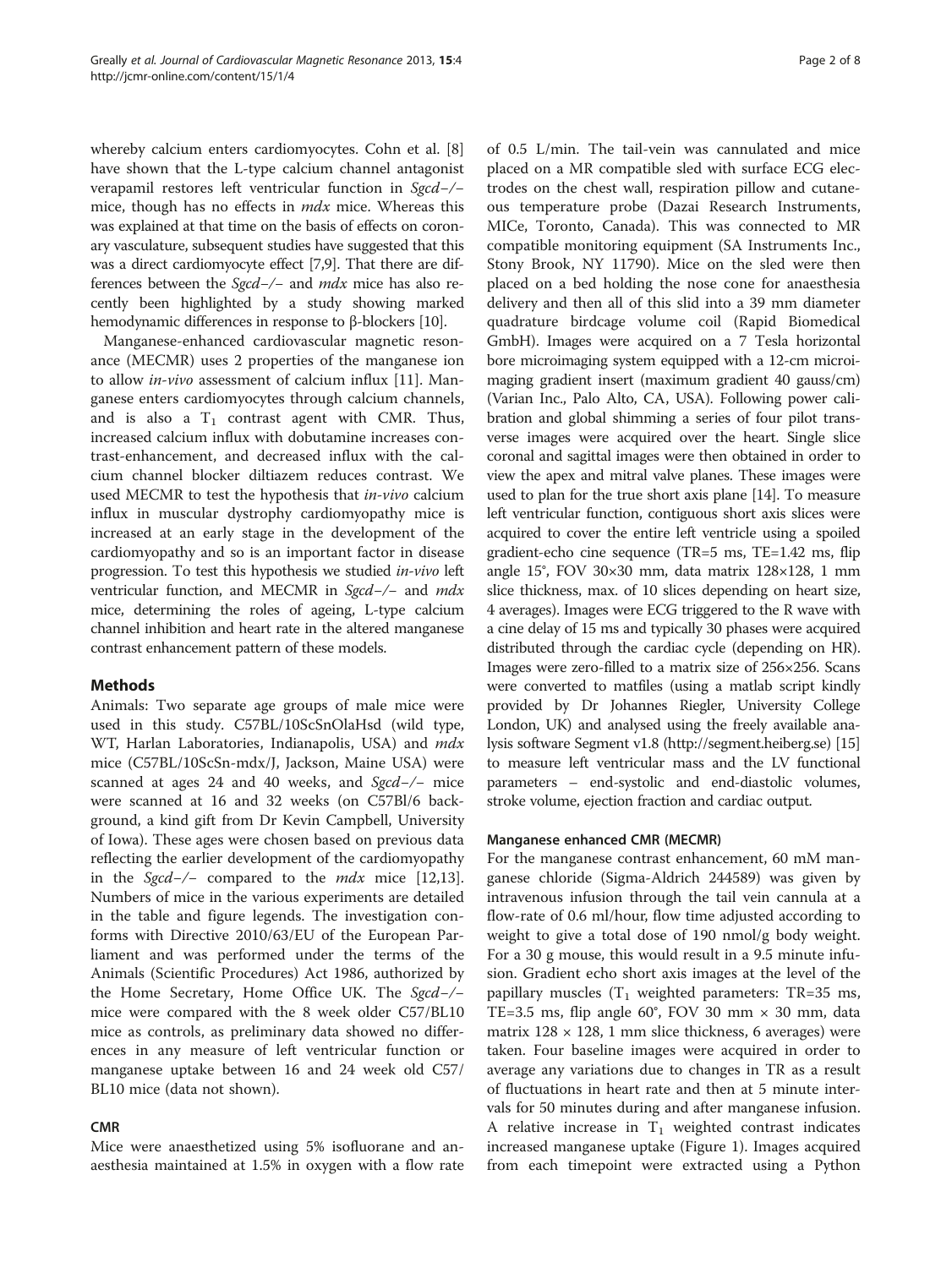script (kindly written by Dr Conor Lawless, Newcastle University), opened in Image J (http://rsb.info.nih.gov/ij/) and converted to a stack using the stack builder plugin. On the first image an area of interest was drawn to fit inside the myocardium and average signal intensity measured. Minor adjustments of this drawn region were made for subsequent images in the stack and the increase in myocardial contrast enhancement expressed as a percentage increase from the average of the four baseline images (which showed little or no variation).

# Pharmaceutical modification of manganese contrast enhancement

The L-type calcium channel antagonist diltiazem (5–10 mg/kg body weight i.p., 10 mg/kg being maximal tolerated dose, Sigma Chemical Co., St Louis, MO) was given separately to subgroups of the younger mice. The hyperpolarization-activated cyclic nucleotide-gated (HCN) channel inhibitor ZD 7288 (0.3 mg/kg body weight i.p., Sigma Chemical Co., St Louis, MO) was also given to separate groups to study the effects of selective heart rate reduction on manganese contrast enhancement [16,17]. For the ZD 7288 experiments we also included a 2.5 minute scan as we were particularly interested in the early kinetics of manganese uptake related to heart rate. These medications were given prior to placing the animal in the scanner which was approximately 30–40 minutes before the manganese infusion.

#### **Statistics**

To test effects of time and age on manganese-contrast enhancement, repeated measures of analysis of variance was used combining data from young and old groups. Within each age group, analysis of variance was used to

test differences amongst groups comparing an average value of steady state manganese contrast enhancement, and MR functional data. Post-hoc testing was performed with the Scheffe′ test. Single comparisons were made with Student's t-tests. Data are expressed as mean ± standard error of the mean.

## Results

MR haemodynamics: Left ventricular hypertrophy in older Sgcd−/− and mdx mice, increased heart rates and cardiac index in Sgcd−/− mice, and reduced stroke volume in mdx mice

Age had significant effects on haemodynamics (ANOVA, all 3 groups combined), with significant increases in end-diastolic volume (P<0.01), end-systolic volume, and stroke volume (both  $P<0.05$ ) (data not shown). As there were significant differences in body weights, left ventricular mass, volume measurements and cardiac output are indexed to body weight (i.e. cardiac index), and with that changes in volumes were no longer significant (Table 1). Sgcd−/− mice had lower body weights, higher heart rates, increased left ventricular mass index at the older age, normal volumes, and increased cardiac index at both ages. The increased cardiac index was a result of the higher heart rate, as stroke volume index was not significantly different to WT mice. The *mdx* mice had significant left ventricular hypertrophy in the older age group (though left ventricular mass index did not actually change in these mice with age, rather it was decreased in older WT mice), and reduced stroke volume index when considering both age groups combined compared to WT. The  $mdx$  mice also had significantly lower ejection fractions compared to the Sgcd−/− mice. Thus, there were markedly different haemodynamic characteristics in the 2 muscular dystrophy mice models. Whereas both had left ventricular hypertrophy at older ages when compared to older WT, there was a hyperdynamic circulation in the Sgcd-/− mice with increased cardiac index, and left ventricular systolic dysfunction with reduced stroke volume in the *mdx* mice. Average surface temperatures measured during the scans were not significantly different between the groups (WT: 34.3±0.3°C, mdx 33.5±0.4°C and Sgcd−/− 34.3±0.3°C (ANOVA p=NS).

# MECMR: Slower kinetics of manganese uptake in all older mice, and increased contrast enhancement in younger Sgcd-/- and mdx mice

Contrast-enhancement was significantly slower in all older mouse groups compared to younger mice (Figures 2A and B, P<0.05, time\*age interaction, repeated measures ANOVA combining both age groups and all 3 groups). For instance, in older WT mice contrast-enhancement at 5 minutes was 29±5% compared with 53±5% in younger WT mice. This analysis also showed that when

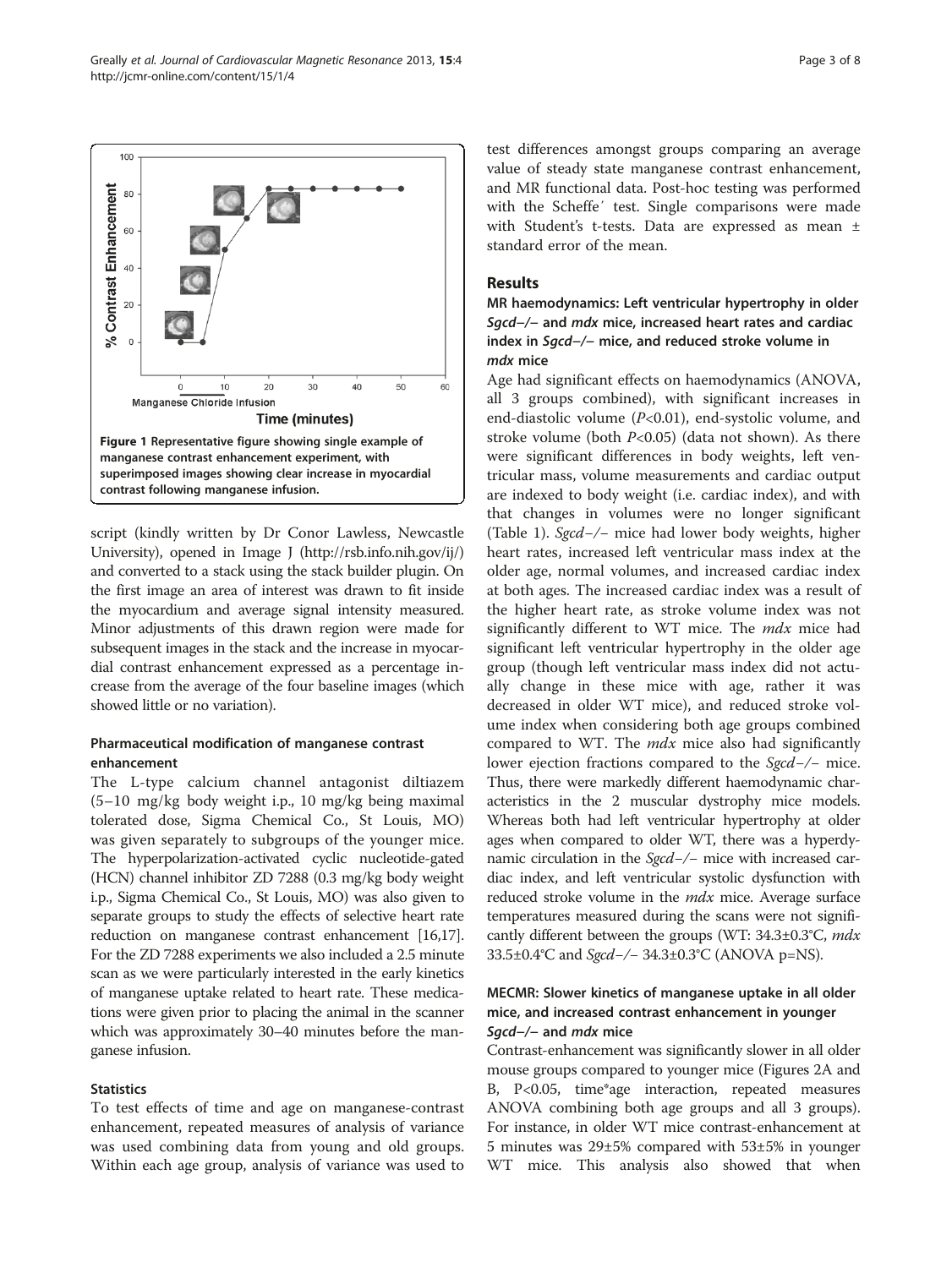|  |  | Table 1 Haemodynamics in young and older mice |  |  |  |  |  |  |
|--|--|-----------------------------------------------|--|--|--|--|--|--|
|--|--|-----------------------------------------------|--|--|--|--|--|--|

|                             |                 | YOUNG                           | OLD             |                    |                              |                |
|-----------------------------|-----------------|---------------------------------|-----------------|--------------------|------------------------------|----------------|
|                             | WT              | Mdx                             | $Sqcd$ -/-      | WT                 | Mdx                          | $Sqcd$ -/-     |
| N                           |                 | 10                              | 10              |                    | 9                            | 13             |
| Body weight, g              | $33.3 + 0.9*$   | $35.8 \pm 1.0**$                | $28.8 \pm 1.0$  | $40.5 \pm 1.2$ **  | $37.1 \pm 1.1$               | $32.9 \pm 0.9$ |
| Heart rate, bpm             | $390 \pm 13**$  | 419±14                          | 480±14          | 384±16**           | $427 \pm 15$                 | $483 \pm 12$   |
| LV mass index, $(x10^{-3})$ | $3.03 \pm 0.12$ | $3.57 \pm 0.13$                 | $3.58 \pm 0.13$ | $2.80 \pm 0.14***$ | $3.56 \pm 0.13$ <sup>+</sup> | $3.86 + 0.11$  |
| EDV index, µl/g             | $.97 \pm 0.11$  | $.72 \pm 0.11$                  | $2.06 \pm 0.11$ | 1.93±0.14          | $1.78 + 0.12$                | $.94 \pm 0.10$ |
| ESV index, $\mu$ l/g        | $0.70 + 0.07$   | $0.68 \pm 0.08$                 | $0.67 \pm 0.08$ | $0.72 \pm 0.09$    | $0.74 \pm 0.08$              | $0.69 + 0.07$  |
| Stroke volume index, µl/q   | $.28 \pm 0.06$  | $.03 \pm 0.06$ **/ <sup>†</sup> | $.38 \pm 0.06$  | $1.21 \pm 0.07$    | $1.04{\pm}0.06^\dagger$      | $.25 \pm 0.05$ |
| Ejection fraction, %        | 65±2            | $61 \pm 2^{+1}$                 | $68 + 2$        | $63\pm3$           | $60\pm2^{11}$                | $65\pm2$       |

**Cardiac index, ml/min/g**  $0.50 \pm 0.03**$   $0.43 \pm 0.03**$   $0.67 \pm 0.03$   $0.46 \pm 0.03*$   $0.44 \pm 0.03**$   $0.60 \pm 0.03$ 

LV: left ventricle; EDV: end-diastolic volume; ESV, end-systolic volume.

\*P<0.01 vs older WT.

\*\*P<0.01 vs Sgcd-/- within same age group.

 $P$  < 0.05 vs WT within same age group.<br> ${}^{#}P$  = 0.06 vs *Sgcd* - /- within same age group.

<sup>†</sup> P<0.01 ANOVA vs WT and *Sgcd−/*− both ages combined. <sup>††</sup> P<0.05 ANOVA vs Sacd−/− both ages combined.

considering both ages together contrast enhancement was significantly elevated in the *Sgcd-/*− mice relative to controls  $(P<0.05$  post hoc Scheffe test), and this was of borderline significance for the  $mdx$  mice (P=0.08). To study contrast-enhancement within the 2 age groups, a mid point value of contrast enhancement was defined as the mean contrast enhancement of the steady state period of 10 to 25 minutes after start of the manganese infusion, with 5 minute interval scans. In the older mice, mid point contrast enhancement was borderline increased in the Sgcd−/− compared to WT mice (P=0.07, post hoc Scheffe test), and not significantly different in the mdx mice (Figure 2C). In the younger mice, mid point contrast enhancement was significantly increased in both the Sgcd-/- and mdx compared to WT mice (both  $P<0.05$ , post hoc Scheffe test). As the Sgcd−/− mice were on a different strain background to the C57Bl/10 controls we performed initial experiments to determine if there was a strain difference between C57Bl/10 and C57Bl/6 mice. In these experiments the mid point contrast enhancement was 50±6% in C57Bl/10 (N=5) and 50±10.0% in C57Bl/6 mice (N=3, p=NS) indicating that there was no strain effect.

# Pharmaceutical modification of calcium channels: Resistance to L-type calcium channel blockade in young Sgcd−/− mice

We concentrated on the younger mice for the pharmaceutical studies as these were the ages where the most significant increases in contrast enhancement were seen. The L-type calcium channel blocker diltiazem (5 mg/kg i.p.) significantly reduced contrast enhancement (Figure 3A) in WT (21%,  $P<0.05$ ) and to a greater extent in  $mdx$  mice (38%, P<0.001), though had no significant effects in the Sgcd−/− mice (6%, P=NS). A higher dose of diltiazem (10 mg/kg) did produce significant reductions in contrast enhancement in Sgcd-/- mice (21%, P<0.05), indicating that the L-type calcium channels were partially resistant in the Sgcd−/− mice. Consistent with the variable sensitivity to L-type calcium channel blockade, diltiazem 5 mg/kg significantly reduced heart rates in the WT and mdx mice, but not in the Sgcd−/− mice, though 10 mg/kg did produce significant reductions in the Sgcd−/− mice (Figure 3B).

# The role of heart rate in manganese contrast enhancement

There was increased contrast-enhancement in the Sgcd-/− mice which accompanied a significantly higher heart rate compared to WT mice (Table 1), and thus the mechanism of this increased contrast-enhancement could be due to more heart beats and action potentials transmitting  $Mn^{2+}$ into the cell, though could also be related to a cellular channel defect with increased  $Mn^{2+}$  entry into the myocyte per action potential. To clarify this issue we used the HCN channel inhibitor ZD 7288 to selectively reduce heart rate in all 3 groups of younger mice. ZD 7288 significantly reduced contrast enhancement in all 3 groups of mice, and this was associated with significant reductions in heart rate (Figure 4A and B). This does suggest in general that the manganese contrast enhancement signal is sensitive to heart rate, and care must therefore be taken when comparing mouse models with different heart rates with this technique. However, when comparing the time plots of contrast enhancement and heart rates in the WT and Sgcd−/− mice (Figure 4C and D) we see that at a very early stage in the increase in contrast enhancement (2.5 and 5 minutes) when heart rates of both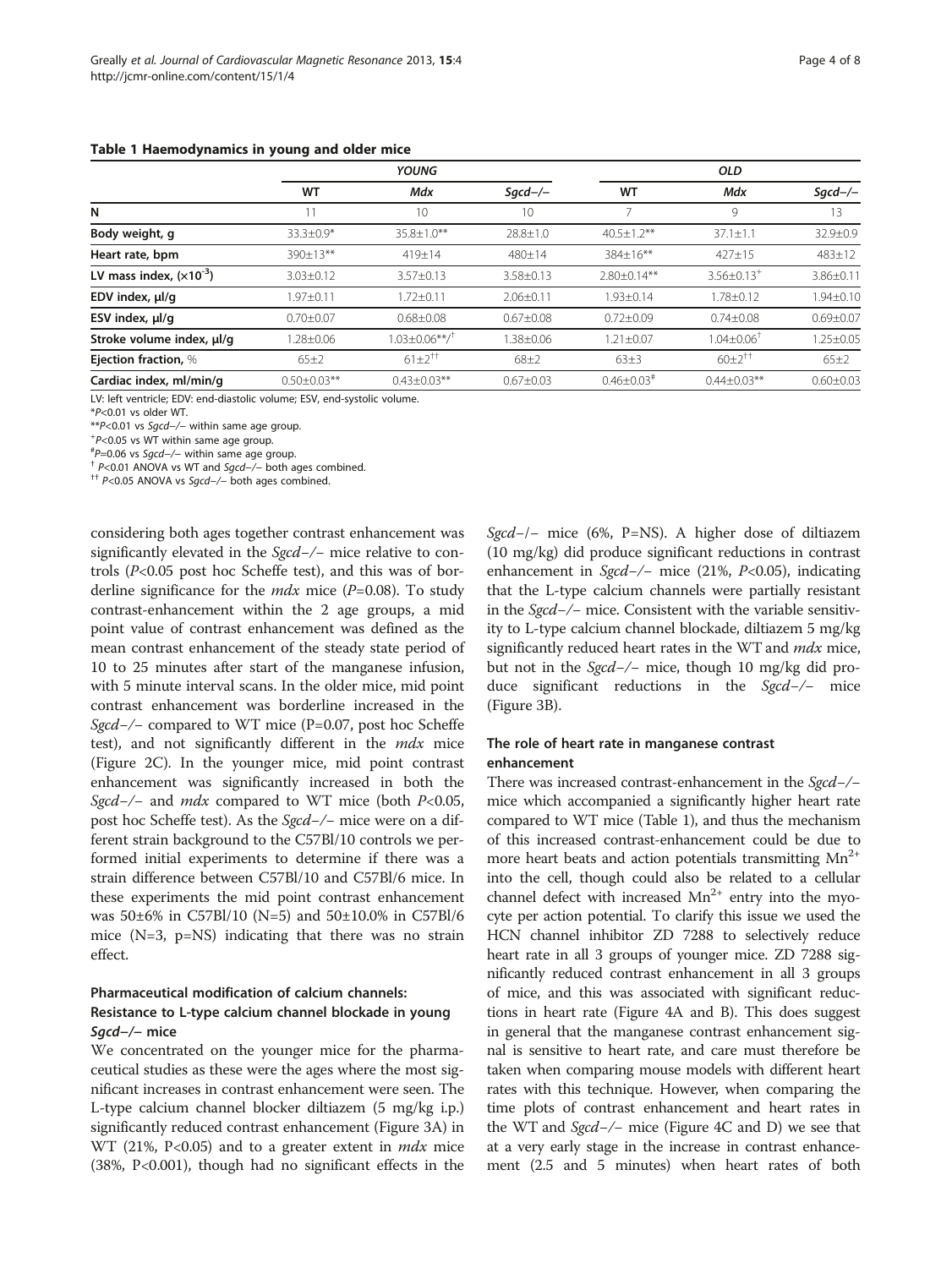



groups of mice are very similar that there was still a marked increase in contrast-enhancement in the Sgcd−/− mice compared to wild type. Thus, while contrastenhancement is sensitive to heart rate, by reducing the heart rate in the Sgcd−/− mice to WT levels we can see that there is clearly a component of increased cellular uptake of  $Mn^{2+}$  per action potential. The pattern of early increased contrast enhancement was not however seen in the mdx mice. For instance, at 2.5 minutes with similar heart rates to WT mice contrast enhancement was 22 $\pm$ 5% in the *mdx* mice compared to 17 $\pm$ 6% in the WT mice (p=NS), so this illustrates a different pattern to the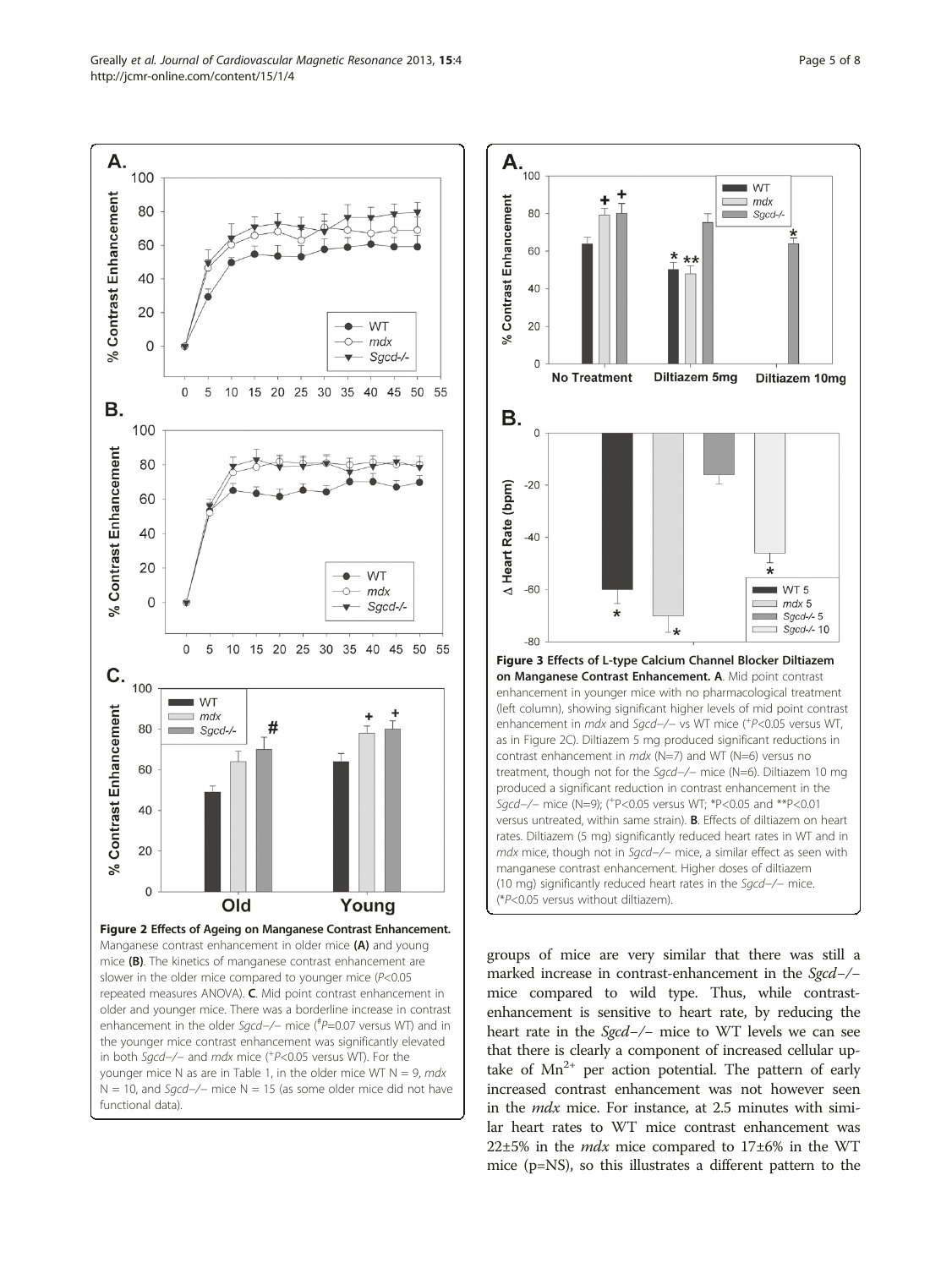Greally et al. Journal of Cardiovascular Magnetic Resonance 2013, 15:4 Page 6 of 8 http://jcmr-online.com/content/15/1/4



Sgcd-/- mice, and potentially different mechanism of abnormal contrast enhancement.

#### **Discussion**

In muscular dystrophy cardiomyopathy at an early stage in the development of the cardiomyopathy before significant left ventricular hypertrophy in both the mdx and Sgcd−/− mouse models, in-vivo calcium influx is increased (as determined by manganese contrast enhancement). However, there are clear differences in both left ventricular function and myocardial calcium influx between the 2 models. The *mdx* mouse has left ventricular systolic dysfunction with a reduction in stroke volume, whereas the Sgcd-/− mice have increased heart rates, cardiac index and so a hyperdynamic circulation. Ejection fractions are lower in the mdx compared to the Sgcd–/– mice. These are also differences in the responses to L-type calcium channel blockade in that there is a relative resistance in the *Sgcd−/*− mice though *mdx* mice exhibit a similar response to wild type mice. As heart rate is increased in the Sgcd−/− mice, this is potentially a cause of

the increased contrast enhancement, and selective heart rate reduction reduces contrast enhancement in all groups. Nevertheless, it is clear in the Sgcd-/− mice that when heart rates are reduced to wild type levels, there is still increased manganese contrast enhancement indicating a primary cellular defect in calcium influx. This increase in early contrast enhancement after heart rate reduction is not seen with the *mdx* mice.

## L-type calcium channels in muscular dystrophy cardiomyopathy

We were interested in L-type calcium channel blockers for 2 reasons  $-1$ ) they can reduce manganese contrast enhancement [11], and 2) have differential effects in the *mdx* and *Sgcd–/–* mice [8]. It is known that intracellular calcium is increased in muscular dystrophy cardiomyopathy [7,18]. Cohn et al. [8] have shown that the L-type calcium channel blocker verapamil had significant beneficial effects in the Sgcd−/− mice on troponin I levels and cardiac histology, though not in the *mdx* mice. To reconcile the findings in this study and our findings it is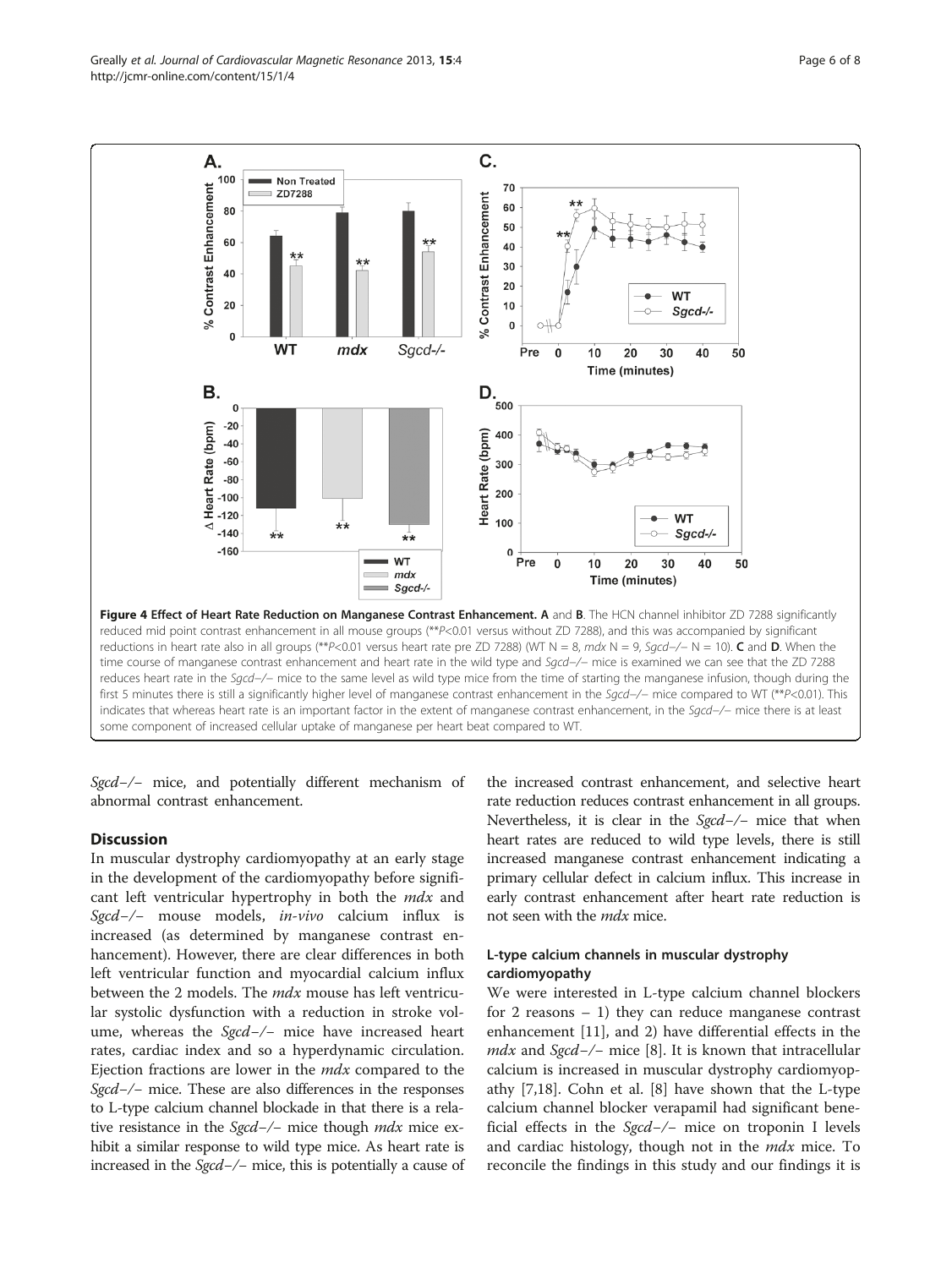necessary to examine doses used. The doses used in Cohn et al. compared to the present one are different when corresponding human doses calculated by weight are examined, though a consistent theme is that high doses are required. The doses of diltiazem in the current study of 5–10 mg/kg would equal 350–700 mg in a 70 kg human, the upper limit of a normal human dose being 240 mg. The dose of verapamil used by Cohn et al. was 3.5 mg/day, which would be approximately 35 fold higher than an appropriate human dose. One possible consistent explanation is that only higher doses of L-type calcium channel antagonists are effective in the Sgcd−/− mice, as we only show responses to higher doses of diltiazem. There are strain differences in the backgrounds of the wild type and  $mdx$  (both C57Bl/10) versus the Sgcd−/− mice (C57Bl/6). Though we could find no differences between Bl/10 and Bl/6 mice in terms of manganese uptake, we cannot rule out some strain effect in the response to L-type calcium channel blockade.

#### Role of heart rate in manganese contrast enhancement

When comparing models with different heart rates, it may be difficult to determine whether a difference in manganese contrast enhancement is due to the increased heart rate resulting in more action potentials over the period of the manganese infusion or whether there is an underlying cellular defect with an altered calcium influx per action potential [19]. To determine whether the increased heart rate in the Sgcd−/− mice accounts for the increased manganese contrast enhancement we have used the HCN channel inhibitor ZD 7288 which inhibits the  $I_f$  channel producing a selective reduction in heart rate [16,17]. These studies clearly show that at matched heart rates, the  $Sgcd-/-$  mice have increased manganese contrast enhancement compared to wild type, indicating a primary cellular defect in calcium influx. These experiments also show clearly the important role that heart rate plays in manganese contrast enhancement, so that for instance, in our experiments with diltiazem it is reasonable to assume that some of the reduction in contrast enhancement is due to a reduction in heart rate. Of note, a small amount of calcium may enter cardiac myocytes through the  $I_f$  channel (0.5% of the current from the HCN2 channel) [20], though this small amount is unlikely to have significantly effected our results. Furthermore, as the mdx mice do not have significantly different heart rates compared to wild type mice the increase in manganese contrast enhancement will be due to a primary cellular defect in calcium influx. Surface temperatures of the mice were below physiological levels during the scans, and so heart rates were also low. Surface temperatures are approximately 1°C lower than core body temperature [21].

Higher temperatures would have likely resulted in higher heart rates and this may alter manganese uptake rates.

#### Age-related changes in myocardial calcium influx

Isenberg et al. [22] have shown that in aged mice calcium transients peak late and decay slowly. Salameh et al. [23] have shown that the L-type calcium  $(I_{Ca, L})$ current is abnormal in aging rabbit hearts with the  $I_{Ca.L.}$ density normalised to cell volume significantly reduced, maximum conductance also significantly decreased and steady state inactivation shifted to more positive potentials in aged hearts. However, expression of the  $\alpha_{1c}$  subunit of the L-type channel, the SERCA2a-ATPase, and the  $\text{Na}^+/ \text{Ca}^{2+}$  exchanger did not differ significantly between the two age groups. Direct comparison of cellular calcium handling and MECMR would be very informative in studying age-related changes in calcium influx. Our young and old mice were separate groups and in future, serial MECMR studies within the same mouse will also be important.

# Left ventricular function in mouse models of muscular dystrophy cardiomyopathy

We have previously shown that there are differences in function between the mdx and Sgcd−/− mouse models using the conductance catheter [10], and these results are very consistent despite the very different techniques, though adding information about left ventricular mass and calcium influx. Townsend et al. [24] have compared these mouse models and also found distinct differences (at  $6 - 8$  months of age). Isolated myocytes from the mdx mice show reduced compliance and are susceptible to terminal contracture, whereas the Sgcd−/− mice had normal compliance. There was increased fibrosis in the Sgcd-/− hearts, though not in the *mdx*. We have also shown that *mdx* mice exhibit improved hemodynamics with 8 weeks of β-blocker treatment though there is significant deterioration in the Sgcd−/− mice with reduced heart rate, cardiac output and impaired active relaxation [10]. Despite this information a specific molecular pathway by which these differences occur is still unclear.

## Conclusions and clinical relevance

We have shown at an early stage in the development of muscular dystrophy cardiomyopathy that *in-vivo* calcium influx is increased. Increased calcium influx and left ventricular hypertrophy are seen in both models, though other important haemodynamic and pharmacological differences are apparent, so that all these factors need to be considered together when assessing mechanisms of the cardiomyopathy and response to therapies. A limitation of these in-vivo techniques is that it is difficult to say definitively if there are specific abnormalities in channels such as the L-type calcium channel in these models. Thus, the